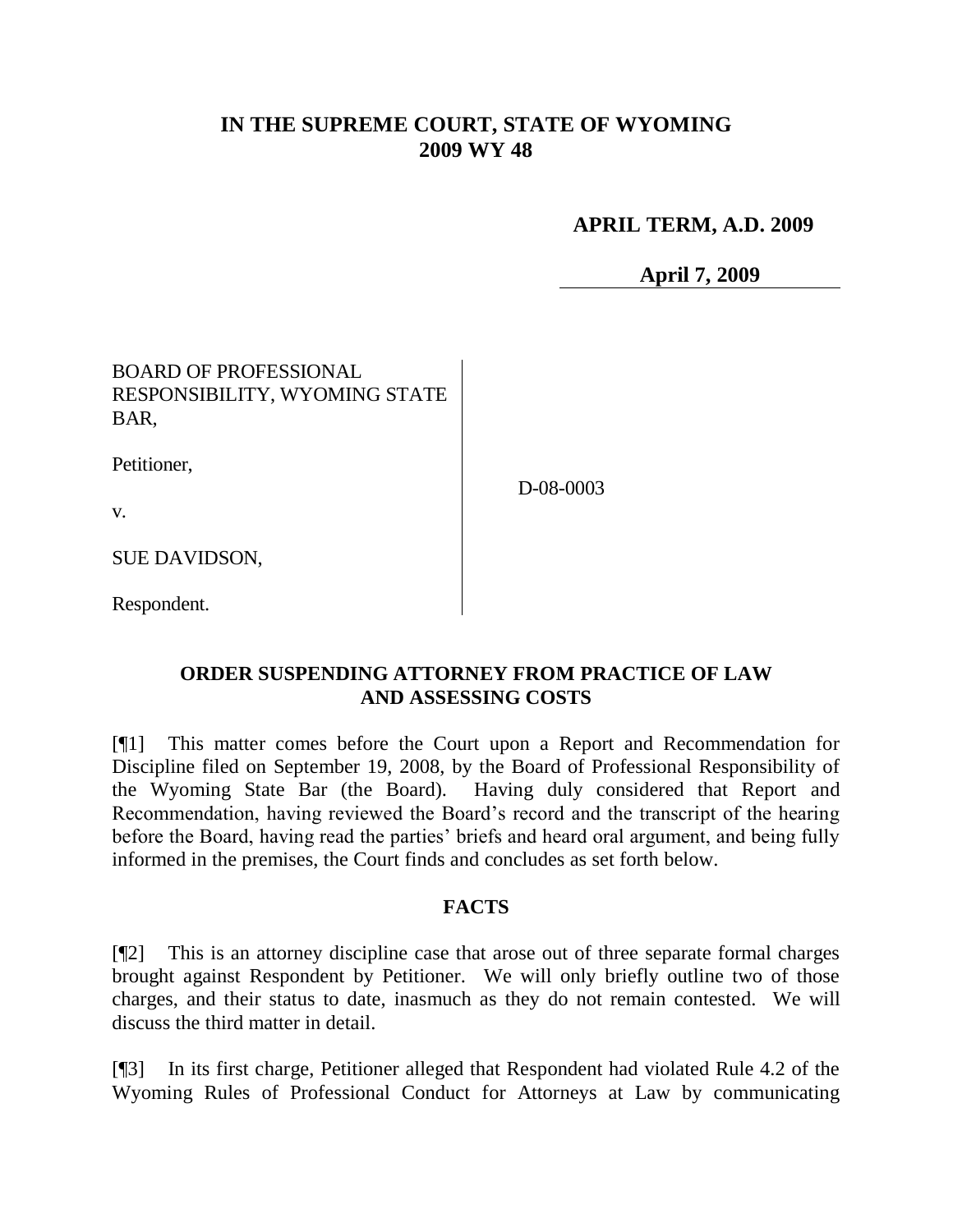directly with a person she knew to be represented by counsel.<sup>1</sup> Because of disputed facts, the Board found that Petitioner had failed to prove this charge by clear and convincing evidence. This charge, therefore, is not now before the Court.

[¶4] In its second charge, Petitioner alleged that Respondent had violated Rule 1.3 of the Wyoming Rules of Professional Conduct for Attorneys at Law by failing timely to file a client's pleading in a domestic relations case.<sup>2</sup> During her testimony before the Board, Respondent admitted this rule violation. Consequently, this violation contributed to the Board's sanction recommendation, which is now before the Court.

[¶5] We have concluded that the simplest way to present the somewhat complicated facts of the third formal charge is to set forth verbatim several paragraphs from the Board's Report and Recommendation:

> 11. In the fall of 2007, Respondent was representing a client petitioner in regard to a confidential domestic proceeding. The matter was filed in the First Judicial District, Laramie County, Wyoming, and had been assigned to Judge Peter Arnold. (Trans. p. 142.) Based on a standing order, the matter was then given to Circuit Judge Tom Campbell. (Trans. p. 42.) A subsequent motion for protective order between the same two parties was filed in circuit court so that it was handled by Judge Campbell. (Trans. p. 42.)

> 12. The protective order petition was heard by Judge Campbell on October 3, 2007. (Trans. p. 43.) The following day, opposing counsel filed a Motion for Reassignment of Judge, asking that the domestic matter be sent back to Judge Arnold. (Trans. p. 43.) On October 8, 2007, Judge Campbell signed an Order Reassigning Judge, and the order reassigning Judge Arnold to the case was filed on October 9. (Trans. p. 129, Exh 12.) Respondent, on behalf of the petitioner client,

 $\overline{a}$ 

<sup>2</sup> Rule 1.3 reads as follows:

A lawyer shall act with reasonable diligence and promptness in representing a client.

 $<sup>1</sup>$  Rule 4.2 reads as follows:</sup>

In representing a client, a lawyer shall not communicate about the subject of the representation with a person or entity the lawyer knows to be represented by another lawyer in the matter, unless the lawyer has the consent of the other lawyer or is authorized to do so by law or a court order.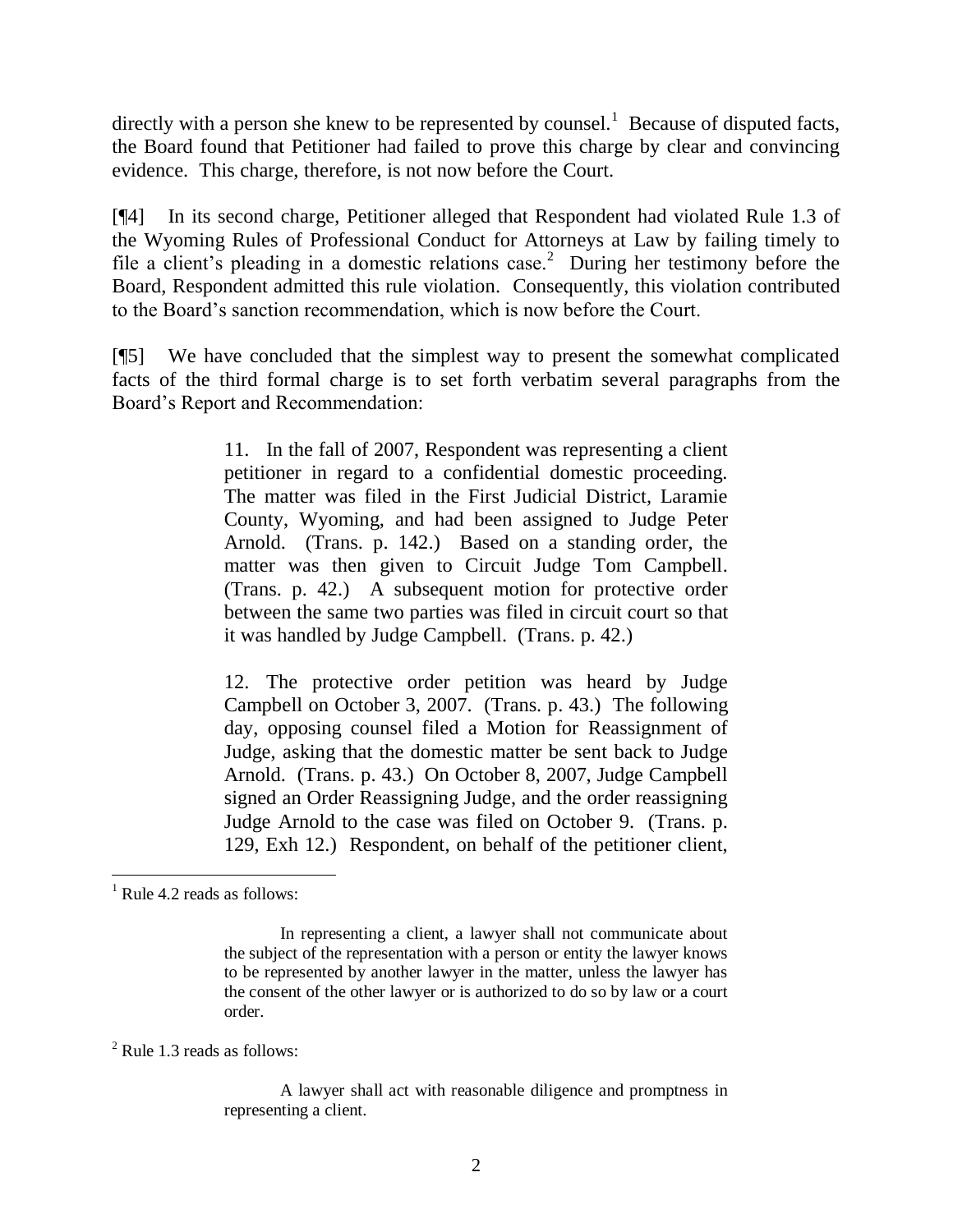also filed a Resistance and Objection to Motion for Reassignment of Judge on the same day the Order Reassigning Judge was filed. (Trans. p. 128, Exh 12.) An order setting a hearing in the matter on November 6, 2007 was also entered by Judge Arnold on October 9. (Exh 12.)

13. After learning that the case had been reassigned to Judge Arnold, Respondent's petitioner client told Respondent to "do" what you have to do" because she did not want Judge Arnold as her judge. (Trans. p. 118.)

14. Thereafter, Respondent prepared Petitioner's Motion for Reassignment of Judge and [Motion to] Vacate Trial Date. (Exh 12.) In the Motion, Respondent alleged that opposing counsel and Judge Arnold had engaged in an improper *ex parte* communication in order to set the trial in the matter. Respondent further alleged that Judge Arnold was "rumored" to afford favoritism to members of opposing counsel's firm, and that such "favoritism was at play" in connection with Judge Arnold's reassignment and trial setting.

15. Prior to filing the Motion on October 23, 2007, Respondent discussed with her client petitioner that if she filed the pleading with those particular accusations, it was going to be pretty clear that Judge Arnold would take himself off the case due to the nature of the allegations against him. (Trans. pp. 120-21.)

16. On November 1, 2007, Judge Arnold conducted a "status hearing" where Respondent appeared together with opposing counsel and their respective clients. (Exh 20.) Respondent was represented by [counsel] at the hearing. During the hearing, Judge Arnold asked [R]espondent what investigation she did, pursuant to Rule 11 of the Wyoming Rules of Civil Procedure, prior to filing the Motion which accused Judge Arnold and opposing counsel of ethical misconduct.<sup>[3]</sup> Respondent refused to answer the question.

 $\overline{a}$ 

 $3$  W.R.C.P. 11(b) reads as follows:

<sup>(</sup>b) *Representations to court*. – By presenting to the court (whether by signing, filing, submitting, or later advocating) a pleading, written motion, or other paper, an attorney or unrepresented party is certifying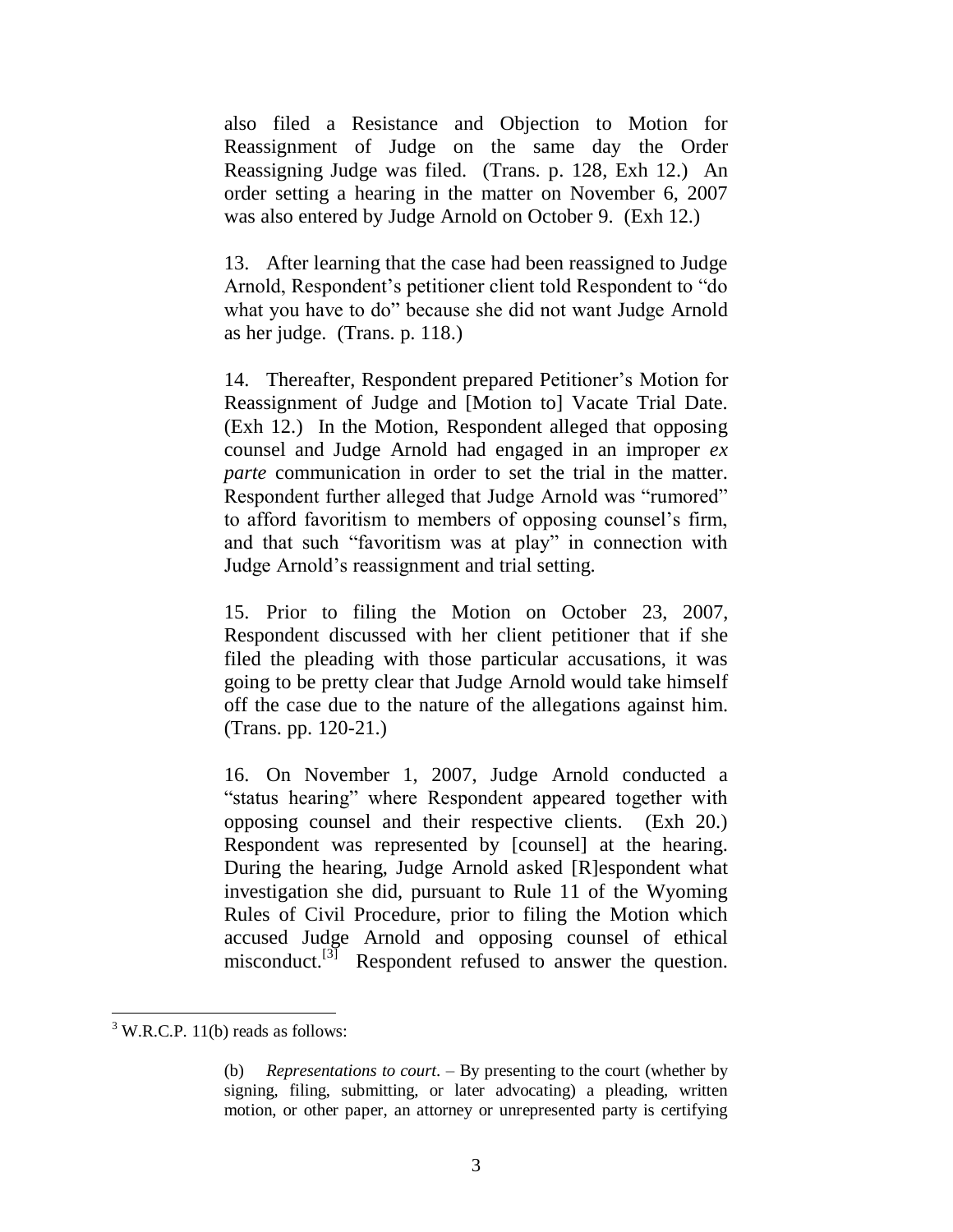Thereafter, when asked specific questions by Judge Arnold as to what she did to verify the allegations in the subject Motion, Respondent repeatedly refused to answer any of them.

17. Judge Arnold subsequently recused himself from the matter, and it was again reassigned, this time to District Court Judge Edward Grant. (Trans. p. 116.) However, Judge Arnold did file a complaint with the Wyoming State Bar in connection with Respondent's conduct, which led to the Formal Charge upon which the disciplinary hearing has proceeded. (Trans. pp. 85-86.)

18. Rule 8.2(a) of the Wyoming Rules of Professional Conduct states: "A lawyer shall not make a statement that the lawyer know[s] to be false or with reckless disregard as to its truth or falsity concerning the qualifications or integrity of a judge, adjudicatory officer or public legal officer, or of a candidate for election or appointment to judicial or legal office."

19. It has been proved by clear and convincing evidence that Respondent violated Rule 8.2(a) by the [sic] making the allegation in the subject Motion that Judge Arnold had engaged in an improper *ex parte* communication with opposing counsel when she knew it to be false or with reckless disregard to its truth or falsity.

that to the best of the person's knowledge, information, and belief, *formed after an inquiry reasonable under the circumstances:*

(1) It is not being presented for any improper purpose, such as to harass or to cause unnecessary delay or needless increase in the cost of litigation;

(2) The claims, defenses, and other legal contentions therein are warranted by existing law or by a nonfrivolous argument for the extension, modification, or reversal of existing law or the establishment of new law;

(3) The allegations and other factual contentions have evidentiary support or, if specifically so identified, are likely to have evidentiary support after a reasonable opportunity for further investigation or discovery; and

(4) The denials of factual contentions are warranted on the evidence or, if specifically so identified, are reasonably based on a lack of information or belief.

(Emphasis added.)

 $\overline{a}$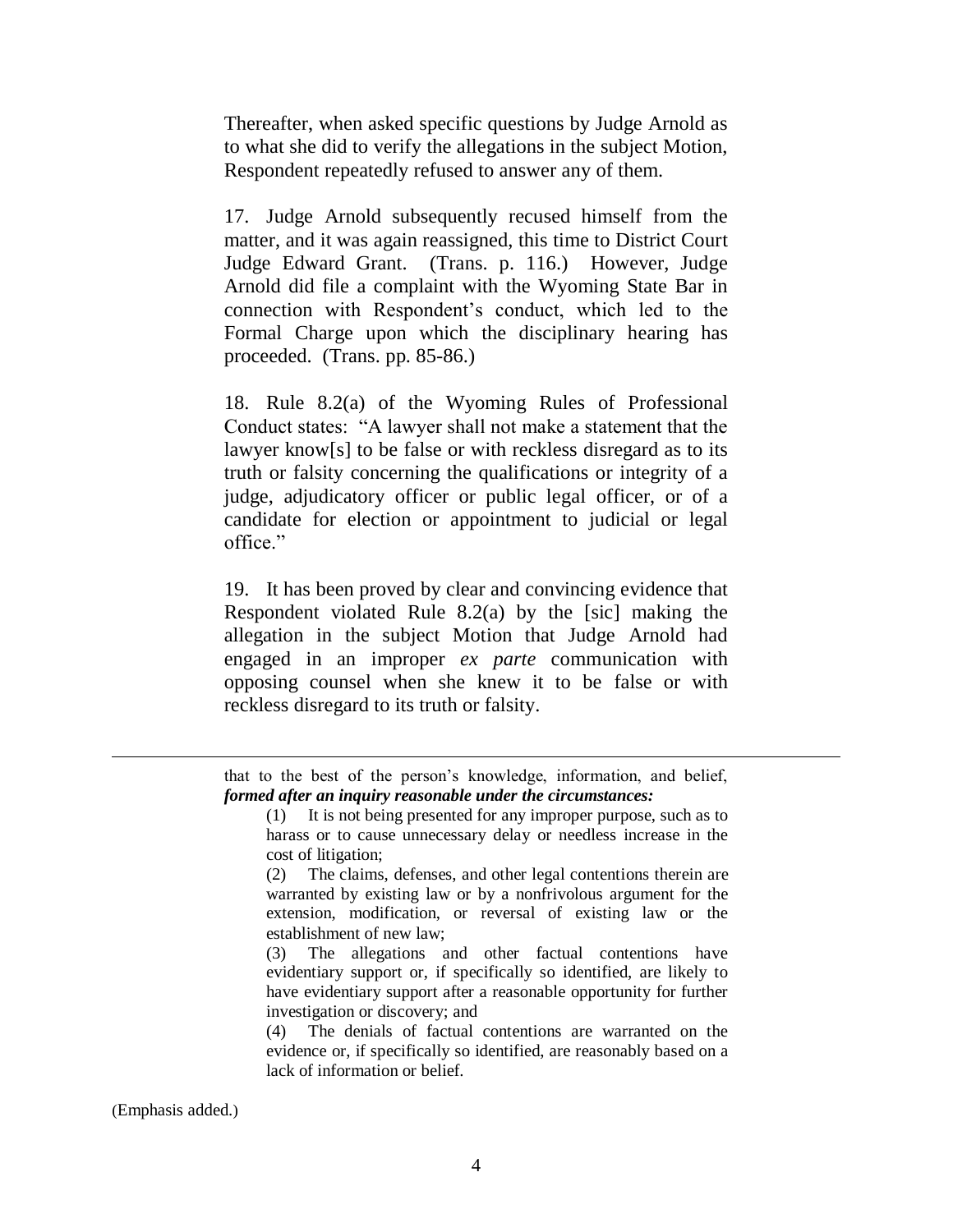20. It has been proved by clear and convincing evidence that Respondent violated Rule 8.2(a) by making the allegation that Judge Arnold afforded favoritism to attorneys in opposing counsel's law firm when she knew it to be false or with reckless disregard to its truth or falsity.

21. Rule 8.4(d) of the Wyoming Rules of Professional Conduct states: "It is professional misconduct [for a lawyer] to: (d) engage in conduct that is prejudicial to the administration of justice."

22. It has been proved by clear and convincing evidence that Respondent violated Rule 8.4(d) by making the allegation in the subject Motion that Judge Arnold had engaged in an improper *ex parte* communication with opposing counsel for the purpose of having him recuse himself due to the nature of that allegation.

23. It has also been proved by clear and convincing evidence that Respondent violated Rule 8.4(d) by making the allegation that Judge Arnold afforded favoritism to attorneys in opposing counsel's law firm for the purpose of having him recuse himself due to the nature of that allegation.

[¶6] After reviewing several of the Standards for Imposing Lawyer Sanctions of the American Bar Association, including Standard 9.1, which provides for consideration of both aggravating and mitigating circumstances, the Board recommended to this Court that Respondent be suspended from the practice of law for a period of two months, that she comply with Section 22 of the Disciplinary Code for the Wyoming State Bar, that she pay the costs of the proceedings in the amount of \$6,676.67, and that she pay an administrative fee of  $$1,000.00$ .<sup>4</sup> The Board found no mitigating circumstances, but found the following aggravating circumstances: a prior disciplinary record, multiple offenses, refusal to acknowledge wrongful nature of conduct, and substantial experience in the practice of  $law<sup>5</sup>$ .

 $\overline{a}$ 

<sup>&</sup>lt;sup>4</sup> Section 22 provides rules for client notification when a lawyer has been disbarred or suspended from the practice of law.

ABA Standard 9.21 defines "aggravating circumstances" as "any consideration, or factors that may justify an increase in the degree of discipline to be imposed." The specific factors found by the Board are specified in ABA Standards 9.22(a), (d), (g), and (i).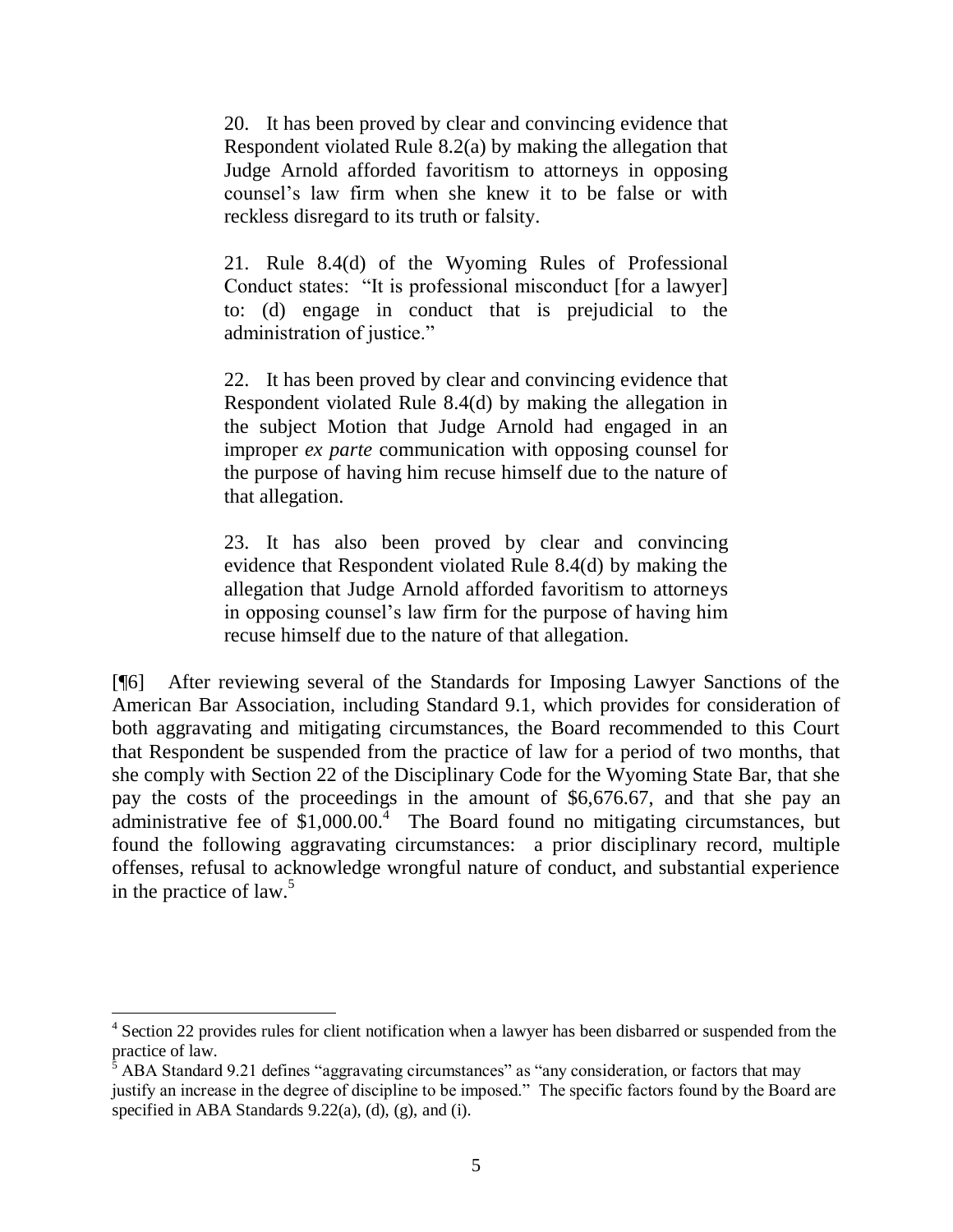#### **ATTORNEY DISCIPLINE PROCEDURES**

[¶7] Attorneys who practice law in Wyoming are subject to the exclusive disciplinary jurisdiction of the Wyoming Supreme Court and the Board of Professional Responsibility of the Wyoming State Bar pursuant to Section 1(a) of the Disciplinary Code for the Wyoming State Bar. Section 9 of the Disciplinary Code creates the Board and gives it the authority to conduct disciplinary hearings upon the filing of a formal charge, as defined in Section 3(p), and as limited by Section 12. If, after a hearing, the Board determines that misconduct has been proved by clear and convincing evidence, the Board may, pursuant to Section 9(iv), determine appropriate private discipline, or may recommend to the Court that public discipline be imposed. When a recommendation for public discipline has been made to this Court, Section 21(c) allows such briefing and argument as the Court deems appropriate, with the Court then determining and imposing discipline. Section 4(a)(ii) of the Disciplinary Code provides that temporary suspension of an attorney's right to practice law is a form of public discipline.

[¶8] In *Meyer v. Norman*, 780 P.2d 283, 286-288 (Wyo. 1989), we described the structural relationship between the Wyoming Supreme Court and the Wyoming State Bar, but we did not detail the procedure that this Court follows in reviewing and acting upon a disciplinary recommendation of the Board. Although the case arose under earlier versions of the Rules of Professional Conduct and the Disciplinary Code, the procedural holdings of *Mendicino v. Whitchurch*, 565 P.2d 460, 465-66, 475 (Wyo. 1977) remain valid; that is, the Board is an arm of this Court whose purpose is to investigate allegations of professional misconduct and to report its findings and recommendations to the Court, which is the ultimate decision-maker in attorney disciplinary matters. Sections  $21(c)(iii)$ and (iv) of the current Disciplinary Code make it clear that the Court's determination of appropriate discipline is its own, but that the determination must be made upon the evidence that was presented to the Board at the hearing. That process has been described as: "All attorney discipline cases require a two step analysis. First, the Court must determine whether the record supports the findings and recommendations, then it must independently determine the sanctions warranted by the facts of the case." *Idaho State Bar v. Souza*, 129 P.3d 1251, 1254 (Idaho 2006).

#### **DISCUSSION**

[¶9] Because this case turns upon the precise language used by Respondent in the allegedly offending motion, we will quote that language at length:

> 5. That the Respondent was able to acquire a hearing date the very day the Order Reassigning Judge was entered creates an appearance of impropriety. Add to that fact that Petitioner was apprised Thursday, October 4, 2007, that Respondent had already acquired a trial date with Judge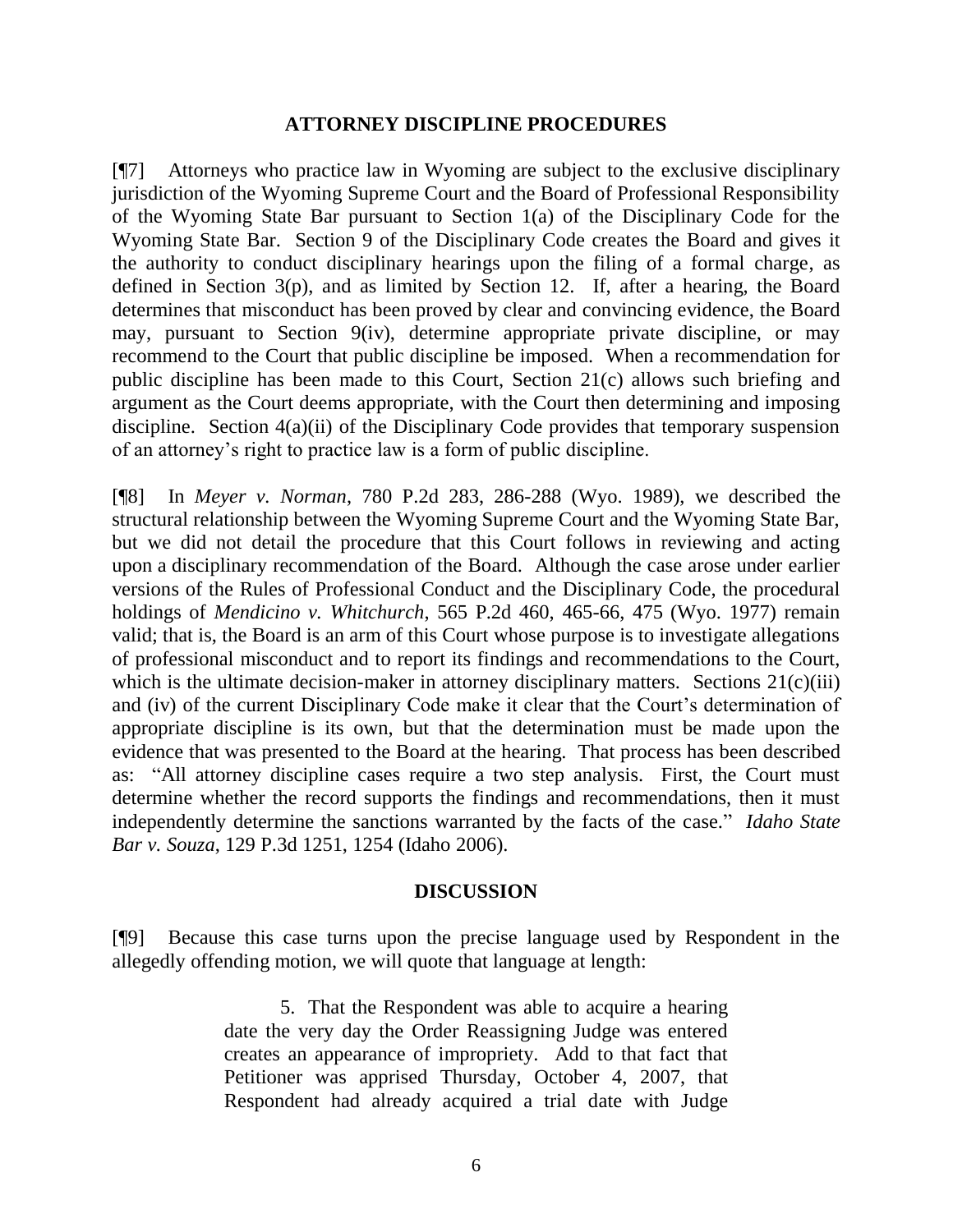Arnold and would be filing a motion for reassignment post haste. In other words, the reassignment of this case was a fait d'accompli [sic] as of October 4, 2007. [Emphasis deleted.]

How can an attorney have gotten a trial date from a judge who was not assigned to the case? *That could only be done by having engaged in improper ex parte communications with the court.* This means that opposing counsel had to have engaged in professional conduct that is not allowed by Rule 3.5(a) and (b), Rules of Professional Conduct. This Rule provides that a lawyer "shall not seek to influence a judge . . . by means prohibited by law" and "shall *not communicate with an official acting in an adjudicative capacity concerning any substantive or procedural issue before him, or which is likely to be before him, unless authorized to do so by law or court order."* Opposing counsel could not know that the case would be reassigned without having already received assurance from the court that [R]espondent's motion would be granted and that a specific hearing date would be set.

Consider, too, that Canon  $3B(7)(a)(i)$  of the Judicial Code of Conduct provides:

> "Where circumstances require, ex parte communications for scheduling . . . that do not deal with substantive matters or issues on the merits are authorized, provided: (1) *the judge reasonably believes that no party will gain a procedural or tactical advantage as a result of the ex parte communication*; and (ii) the judge makes provision promptly to notify all other parties of the substance of the ex parte communication and allows an opportunity to respond."

*It is obvious enough that Respondent filed his reassignment motion to achieve a procedural and tactical advantage. Yet no one notified the Petitioner of opposing counsel's communications with Judges Arnold or Campbell at the time those communications occurred much less took any action to determine whether Petitioner would stipulate to the reassignment of the case or to the trial date.* In each instance that there was a contact between opposing counsel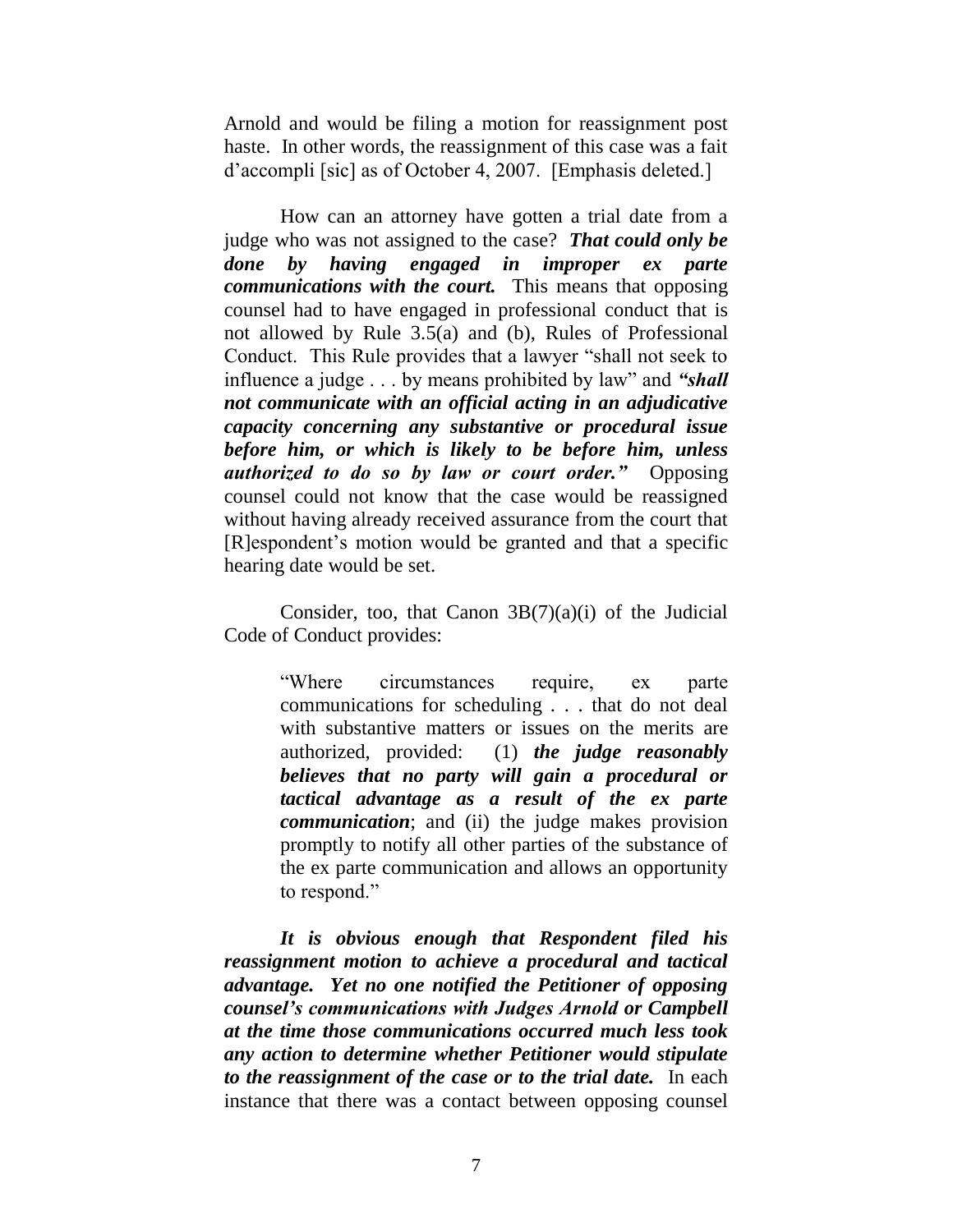and the court, Petitioner should have been contacted by opposing counsel or the Judge's office.

6. It has been rumored that if one is affiliated with [opposing counsel's law firm], favoritism may be accorded her by Judge Arnold or those in his office. Because opposing counsel is with the law firm [], Petitioner believes that favoritism was at play here.

7. Canon 2, Code of Judicial Conduct, provides that *a judge shall act at all times in a manner that promotes public confidence in the integrity and impartiality of the judiciary*, i.e., a judge shall avoid the appearance of impropriety in all of the judge's activities.

(Emphasis added.)

[¶10] The Board concluded that the language of this motion violated both Rule 8.2(a) (making a statement about a judge's integrity knowing the statement to be false or with reckless disregard as to the truth) and Rule 8.4(d) (engaging in conduct prejudicial to the administration of justice). Respondent defends herself on several fronts. First, she argues that the statements, as statements of belief or opinion, are protected by the First Amendment. *See*, *e.g.*, *In re Green*, 11 P.3d 1078, 1085 (Colo. 2000); *Idaho State Bar v. Topp*, 925 P.2d 1113, 1116 (Idaho 1996); *Standing Comm. on Discipline of the United States Dist. Court for Cent. Dist. of Cal. v. Yagman*, 55 F.3d 1430, 1438 (9th Cir. 1995). Second, she contends that even if the statements were false, she did not know them to be false, and under the applicable objective standard, she did not recklessly disregard the truth. *See*, *e.g.*, *In re Cobb*, 838 N.E.2d 1197, 1213 (Mass. 2005); *Anthony v. Virginia State Bar*, 621 S.E.2d 121, 126-27 (Va. 2005); *In re Disciplinary Action Against Graham*, 453 N.W.2d 313, 322 (Minn. 1990). Third, Respondent argues that an "ulterior" motive to get Judge Arnold to recuse himself due to the nature of the allegations in the motion was unnecessary inasmuch as the very purpose of the motion was to get Judge Arnold to reassign the case to another judge.

[¶11] We are not persuaded by Respondent's justifications for her conduct, and we conclude that Petitioner proved that Respondent violated the professional conduct rules by clear and convincing evidence, at least insofar as they relate to Respondent's allegation that Judge Arnold participated in improper *ex parte* communications with opposing counsel. The highlighted portions of the motion, especially when read together, are nothing more nor less than an allegation of fact—an allegation that Judge Arnold—and Judge Campbell, for that matter—had improper *ex parte* communications with opposing counsel, reasonably believing that such would give opposing counsel a procedural or tactical advantage in the proceedings.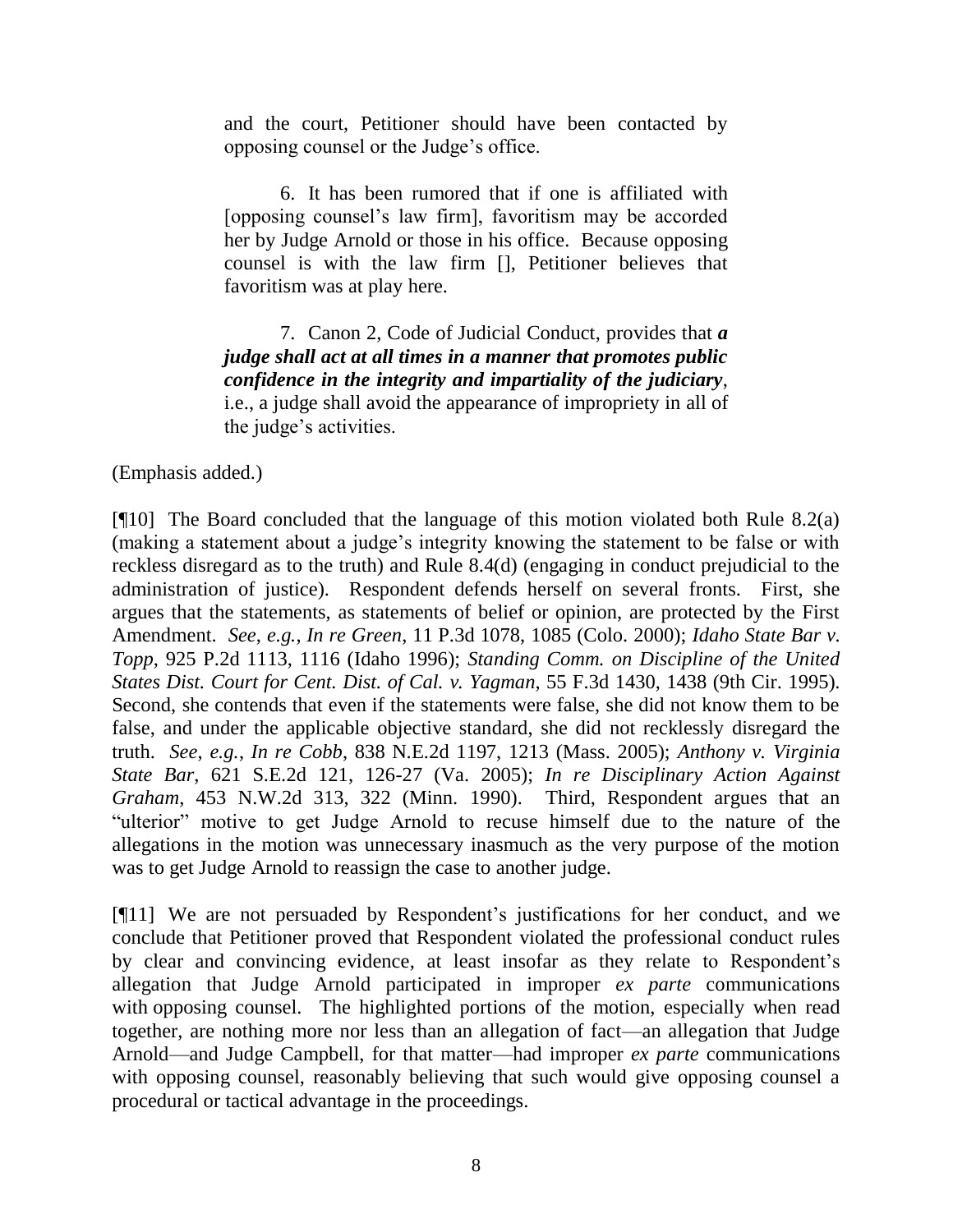[¶12] The clear and convincing evidence in the record that Judge Arnold did not have an *ex parte* communication with Respondent's opposing counsel is the direct statement, under oath, by both the judge and the attorney that they did not speak to one another, along with the clear explanation that the hearing date was obtained from Judge Arnold's assistant. It is this same testimony that shows Respondent's reckless disregard for the truth. Before filing the motion and making the false accusations, she could have made appropriate contact with Judge Arnold, or Judge Campbell, or her opposing counsel, or Judge Arnold's administrative assistant, but she did none of those things. Her reckless action violated Rule 8.2(a) of the Rules of Professional Conduct.

[¶13] Determinations of recklessness under Rule 8.2(a) are made using an objective, rather than a subjective standard. *In re Cobb*, 838 N.E.2d at 1213. This means that the attorney must have had an "objectively reasonable" basis for making the statements. *Id.* at 1212; *see also Anthony*, 621 S.E.2d at 126-27. In other words, the standard is whether a reasonable attorney would have made the statements, under the circumstances, not whether this particular attorney, with her subjective state of mind, would have made the statements. We cannot convince ourselves that any reasonable attorney would have filed this motion without any inquiry into the allegation of an improper *ex parte* contact. The dictate of W.R.C.P. 11(b), set forth above, that presentation of a motion or other pleading by an attorney is certification of factual support for the allegations contained therein, "formed after an inquiry reasonable under the circumstances," is repeated in Rule  $3.1(c)$ of the Rules of Professional Conduct.<sup>6</sup> Lest there be any doubt about it, Comment 3 to Rule 3.3 of the Rules of Professional Conduct, which Rule is entitled "Candor toward the tribunal," repeats the admonition. $\frac{7}{1}$ 

 $\overline{a}$ 

(Emphasis added.)

 $7$  Comment 3 to Rule 3.3 reads in pertinent part as follows:

Representations by a Lawyer. [3] An advocate is responsible for pleadings and other documents prepared for litigation, but is usually not required to have personal knowledge of matters asserted therein, for litigation documents ordinarily present assertions by the client, or by someone on the client's behalf, and not assertions by the lawyer. Compare Rule 3.1. However, *an assertion purporting to be on the lawyer's own knowledge*, as in an affidavit by the lawyer or in a statement in open court, *may properly be made only when the lawyer knows the assertion is true or believes it to be true on the basis of a reasonably diligent inquiry. . . .*

(Emphasis added.)

 $6$  Rule 3.1(c) reads as follows:

<sup>(</sup>c) The signature of an attorney constitutes a certificate by him that he has read the pleading, motion, or other court document; that to the best of his knowledge, information, and belief, *formed after reasonable inquiry*, it is well grounded in fact and is warranted by existing law or a good faith argument for the extension, modification, or reversal of existing law; and that it is not interposed for any improper purpose such as to harass or to cause unnecessary delay or needless increase in the cost of litigation.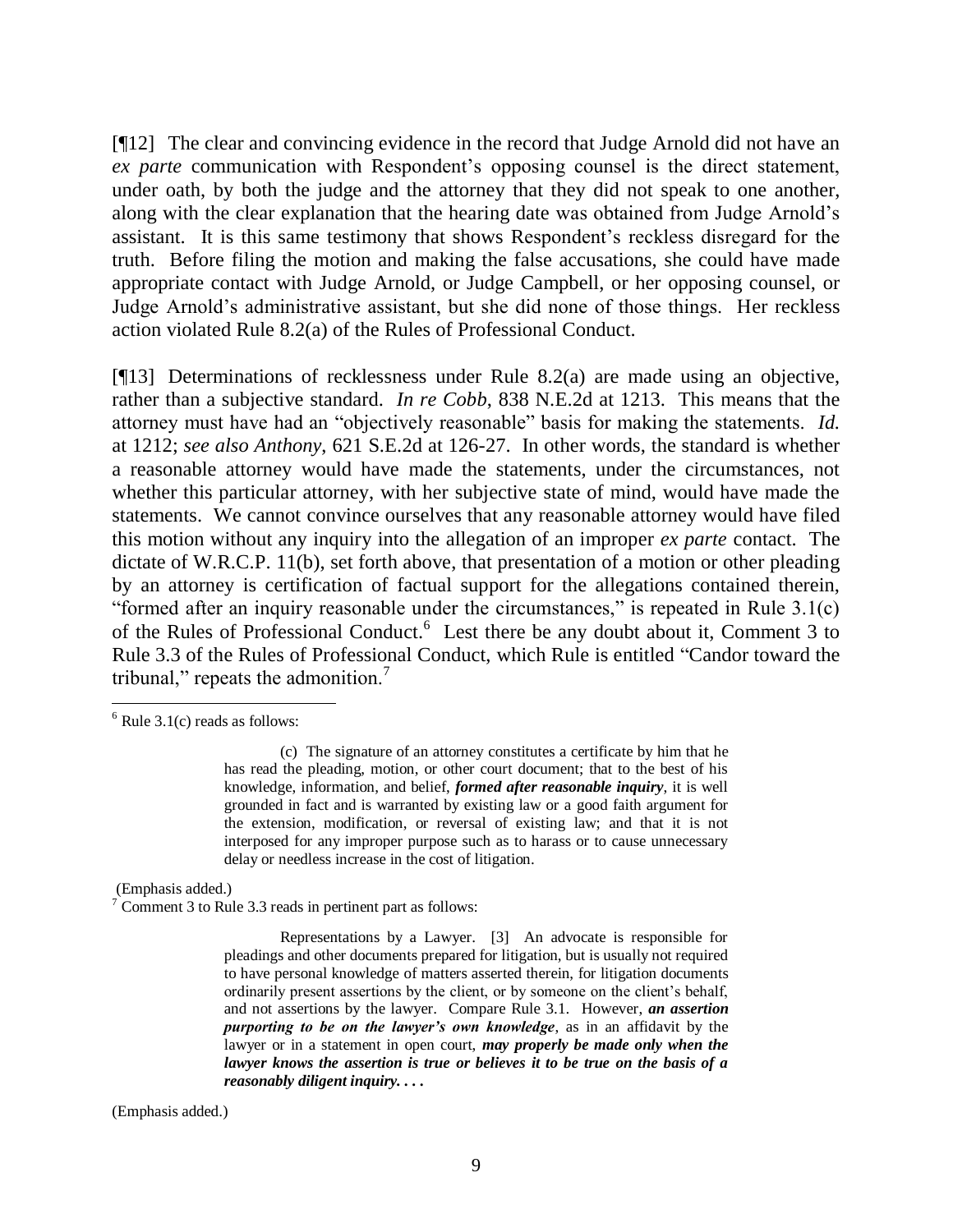[¶14] "Reckless disregard for the truth" does not mean quite the same thing in the context of attorney discipline proceedings as it does in libel and slander cases. A discussion of cases in both areas of the law may be helpful. In *New York Times Company v. Sullivan*, 376 U.S. 254, 279-80, 84 S.Ct. 710, 726, 11 L.Ed.2d 686 (1964), the United States Supreme Court struck a balance between a public official's right to be free from unwarranted injury to his reputation and the rights of free speech and free press by "prohibit [ing] a public official from recovering damages for a defamatory falsehood relating to his official conduct unless he proves that the statement was made with 'actual malice'—that is, with knowledge that it was false or with reckless disregard of whether it was false or not."

[¶15] Four years after *New York Times*, the concept of "reckless disregard for the truth" in a libel action by a public official was further defined in *St. Amant v. Thompson*, 390 U.S. 727, 731, 88 S.Ct. 1323, 1325, 20 L.Ed.2d 262 (1968):

> These cases are clear that reckless conduct is not measured by whether a reasonably prudent man would have published, or would have investigated before publishing. There must be sufficient evidence to permit the conclusion that the defendant in fact entertained serious doubts as to the truth of his publication. Publishing with such doubts shows reckless disregard for truth or falsity and demonstrates actual malice.

Citing *New York Times*, 376 U.S. at 287-88, 84 S.Ct. at 729-30, the Supreme Court in *St. Amant* added that "[f]ailure to investigate does not in itself establish bad faith." *Id.*, 390 U.S. at 733, 88 S.Ct. at 1326. *See also Masson v. New Yorker Magazine, Inc.*, 501 U.S. 496 510, 111 S.Ct. 2419, 2429, 115 L.Ed.2d 447 (1991).

[¶16] We will mention one other libel case because the public figure plaintiff was a candidate for judicial office. In *Harte-Hanks Communications, Inc. v. Connaughton*, 491 U.S. 657, 688, 109 S.Ct. 2678, 2696, 105 L.Ed.2d 562 (1989), the Supreme Court reiterated what "reckless disregard for the truth" means in the context of a public official's libel action:

> If a false and defamatory statement is published with knowledge of falsity or a reckless disregard for the truth, the public figure may prevail. A "reckless disregard" for the truth, however, requires more than a departure from reasonably prudent conduct. There must be sufficient evidence to permit the conclusion that the defendant in fact entertained serious doubts as to the truth of his publication. The standard is a subjective one—there must be sufficient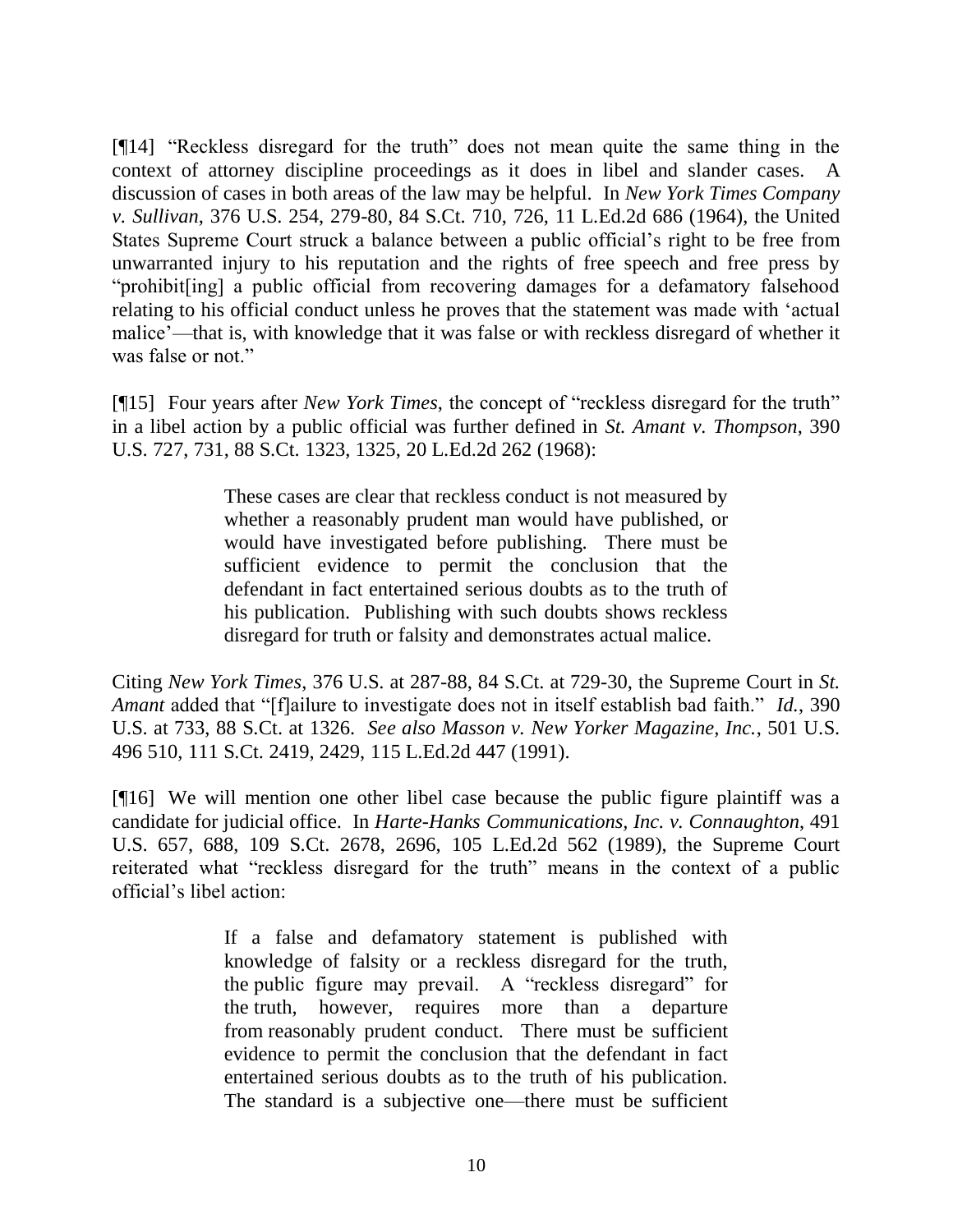evidence to permit the conclusion that the defendant actually had a high degree of awareness of . . . probable falsity. As a result, failure to investigate before publishing, even when a reasonably prudent person would have done so, is not sufficient to establish reckless disregard.

(Internal quotation marks and citations omitted.)

. . . .

[¶17] We have set out these public official libel actions to contrast them with cases involving attorney discipline, for the purpose of showing that there is a distinct difference between the two types of cases. In *In re Disciplinary Action Against Graham*, 453 N.W.2d 313, 321-322 (Minn. 1990), the Supreme Court of Minnesota explained the reason for the difference, in the context of the analysis of an alleged Rule 8.2 violation:

> This court, however, has not previously determined whether the constitutional qualified immunity standard of *New York Times* applies when determining whether Rule 8.2(a) has been violated. The language of Rule 8.2(a), MRPC, impliedly incorporates the standard. . . .

> On its face, Rule 8.2(a) rejects an absolute privilege for false statements made by attorneys with reckless disregard for their falsity. It is identical to Rule 8.2, American Bar Association Model Rules of Professional Conduct ("ABA MRPC"). Commentators have noted that Rule 8.2, ABA MRPC, is consistent with the constitutional limits placed on defamation actions by . . . *New York Times . . . .*

> Nevertheless, the standard cannot be equivalent to that of *New York Times* and its progeny, because the standard for determining actual malice must be objective when dealing with attorney discipline. We reach this conclusion because of the interests attorney discipline serves.

> This court certifies attorneys for practice to protect the public and the administration of justice. That certification implies that the individual admitted to practice law exhibits a sound capacity for judgment. Where an attorney criticizes the bench and bar, the issue is not simply whether the criticized individual has been harmed, but rather whether the criticism impugning the integrity of judge or legal officer adversely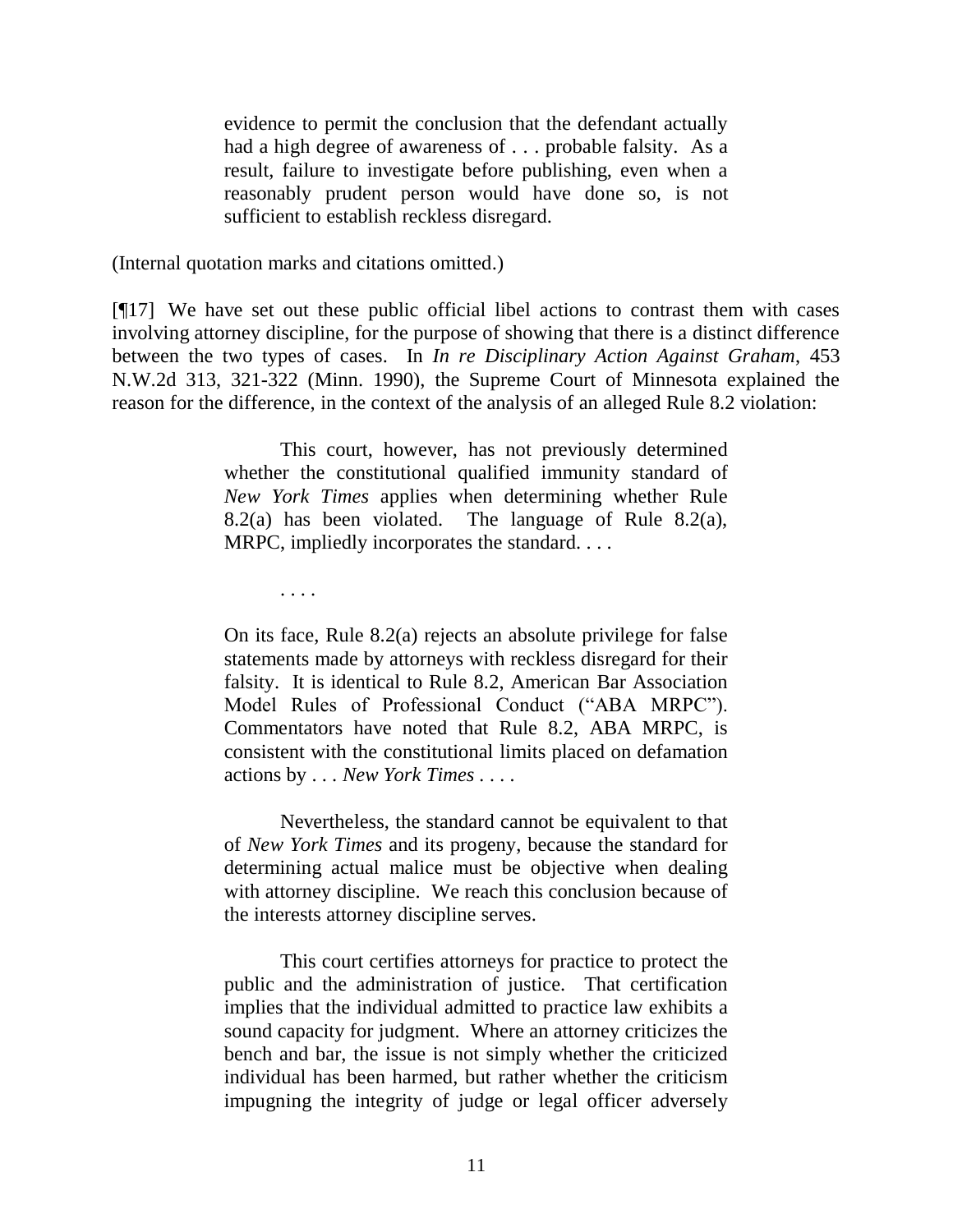affects the administration of justice and adversely reflects on the accuser's capacity for sound judgment. An attorney who makes critical statements regarding judges and legal officers with reckless disregard as to their truth or falsity and who brings frivolous actions against members of the bench and bar exhibits a lack of judgment that conflicts with his or her position as "an officer of the legal system and a public citizen having special responsibility for the quality of justice." Minn.R.Prof.Conduct, Preamble.

We agree with the distinction made by the Supreme Court of Indiana when it stated:

> The societal interests protected by [defamation and professional disciplinary] law are not identical. Defamation is a wrong directed against an individual and the remedy is a personal redress of this wrong. On the other hand, the Code of Professional Responsibility encompasses a much broader spectrum of protection. Professional misconduct, although it may directly affect an individual, is not punished for the benefit of the affected person; the wrong is against society as a whole, the preservation of a fair, impartial judicial system, and the system of justice as it has evolved for generations.

*In re Terry*, 271 Ind. 499, 502, 394 N.E.2d 94, 95 (1979), *cert. denied sub nom Terry v. Indiana Supreme Ct. Disciplinary Comm'n*, 444 U.S. 1077, 100 S.Ct. 1025, 62 L.Ed.2d 759 (1980).

Because of the interest in protecting the public, the administration of justice and the profession, a purely subjective standard is inappropriate. The standard applied must reflect that level of competence, of sense of responsibility to the legal system, of understanding of legal rights and of legal procedures to be used only for legitimate purposes and not to harass or intimidate others, that is essential to the character of an attorney practicing in Minnesota. Thus, we hold that the standard must be an objective one dependent on what the reasonable attorney, considered in light of all his professional functions, would do in the same or similar circumstances.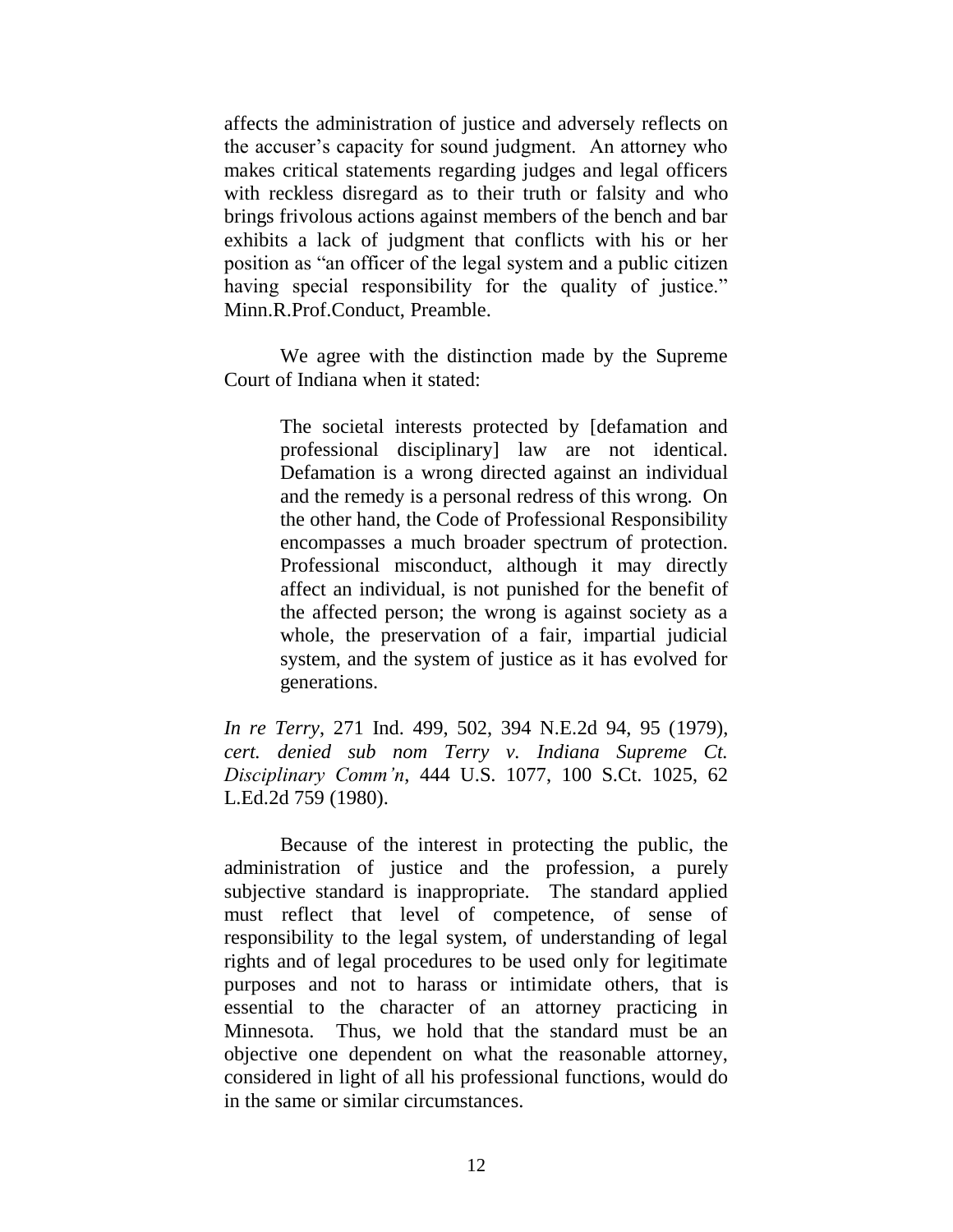In applying this objective standard to the attorney's conduct, the Minnesota Supreme Court held that acting upon suspicion, without any corroborative evidence, violated Rule 8.2. *Id*. at 323-24. 8

[¶18] Numerous courts agree with *Graham* that the standard for judging whether an attorney has acted with reckless disregard for the truth under rules equivalent to Rule 8.2 is an objective standard, and that the attorney's failure to investigate the facts before making the allegation may be taken into consideration. *See, e.g., In re* Cobb, 838 N.E.2d at 1211-1216; *Yagman*, 55 F.3d at 1437; *United States Dist. Court for the Eastern Dist. of Wash. v. Sandlin*, 12 F.3d 861, 867 (9th Cir. 1993). In addition, courts have noted that ―[s]tatements by an attorney critical of a judge in a pending case in which the attorney is engaged are especially disfavored." In re Cobb, 838 N.E.2d at 1211; see also Anthony, 621 S.E.2d at 126.

[¶19] It almost goes without saying that this recklessness as to the truth is prejudicial to the administration of justice, and therefore also violates Rule 8.4(d). By baselessly impugning the integrity of a sitting judge, Respondent encouraged her client to believe that the judicial system was unfair and partial. Furthermore, she did so in a manner that was unnecessary and inappropriate. If she believed that the legitimate representation of her client required her to seek Judge Arnold's removal from the case, she could have availed herself of a peremptory challenge motion under W.R.C.P. 40.1(b)(1), or a motion for disqualification for cause under W.R.C.P. 40.1(b)(2):

## **Rule 40.1. Transfer of trial and change of judge.**

. . . .

 $\overline{a}$ 

(b) *Change of judge.* –

(1) Peremptory Disqualification. – A district judge may be peremptorily disqualified from acting in a case by the filing of a motion requesting that the judge be so disqualified. The motion designating the judge to be disqualified shall be filed by the plaintiff within five days after the complaint is filed; provided, *that in multi-judge districts, the plaintiff must file the motion to disqualify the judge within five days after the name of the assigned judge has been provided* by a representative of the court to counsel for plaintiff by personal

<sup>&</sup>lt;sup>8</sup> Without specifically making the connection, the Minnesota court implied what it meant by "suspicion" and "lack of corroboration‖ by quoting the conclusion of the Office of Professional Responsibility that the events underlying the attorney's accusations "might easily have led to inquiry; they should not have led to accusation or allegation . . . . *" Graham*, 453 N.W.2d at 319 n.4.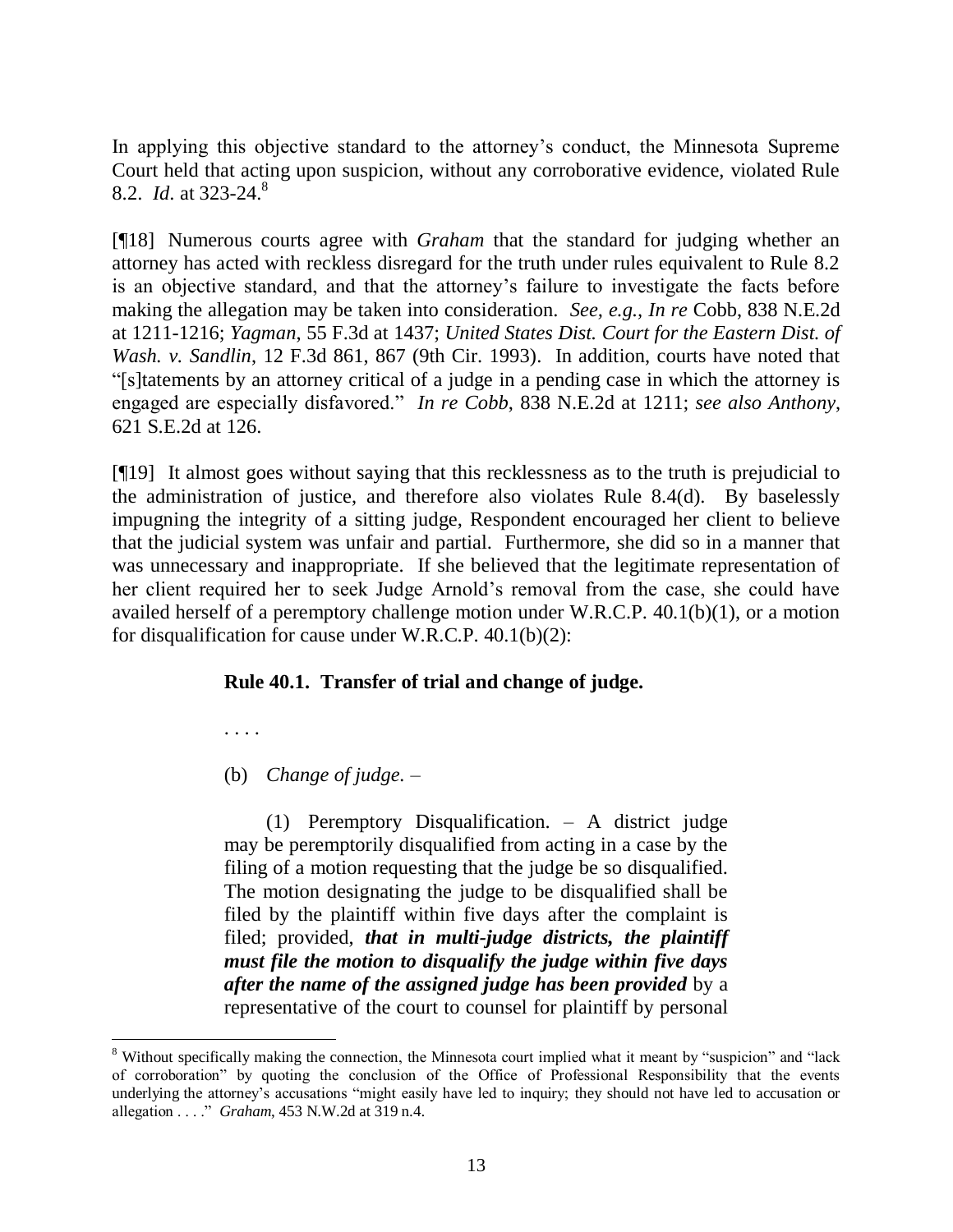advice at the courthouse, telephone call, or a mailed notice. The motion shall be filed by a defendant at or before the time the first responsive pleading is filed by the defendant or within 30 days after service of the complaint on the defendant, whichever first occurs, unless the assigned judge has not been designated within that time period, in which event the defendant must file the motion within five days after the name of the assigned judge has been provided by a representative of the court to counsel for the defendant by personal advice at the courthouse, telephone call, or a mailed notice. One made a party to an action subsequent to the filing of the first responsive pleading by a defendant cannot peremptorily disqualify a judge. In any matter, a party may exercise the peremptory disqualification only one time and against only one judge.

(2) Disqualification for Cause. – Whenever the grounds for such motion become known, any party may move for a change of district judge on the ground that the presiding judge: (A) has been engaged as counsel in the action prior to being appointed as judge;  $(B)$  is interested in the action;  $(C)$  is related by consanguinity to a party; (D) is a material witness in the action; or (E) *is biased or prejudiced against the party or the party's counsel.* The motion shall be supported by an affidavit or affidavits of any person or persons, stating sufficient facts to show the existence of such grounds. Prior to a hearing on the motion any party may file counteraffidavits. The motion shall be heard by the presiding judge, or at the discretion of the presiding judge by another judge. If the motion is granted, the presiding judge shall immediately call in another judge to try the action.

(Emphasis added.)

[¶20] Where the rules provide such clear and unequivocal methods for the removal of a district court judge, especially where the same can be accomplished without even having to show cause, we simply cannot condone an attempt to evade the rules via false accusations contained in a motion that violated W.R.C.P. 11 and Wyo. R. Prof. Conduct Rule 3.1(c) due to lack of any reasonable inquiry. There can perhaps be no more egregious blow to the administration of justice than an unfounded accusation that a judge has violated the Code of Judicial Conduct. No doubt, that is why W.R.C.P. 40.1(b)(2) requires accusations of bias to be made by affidavit. The protection of the First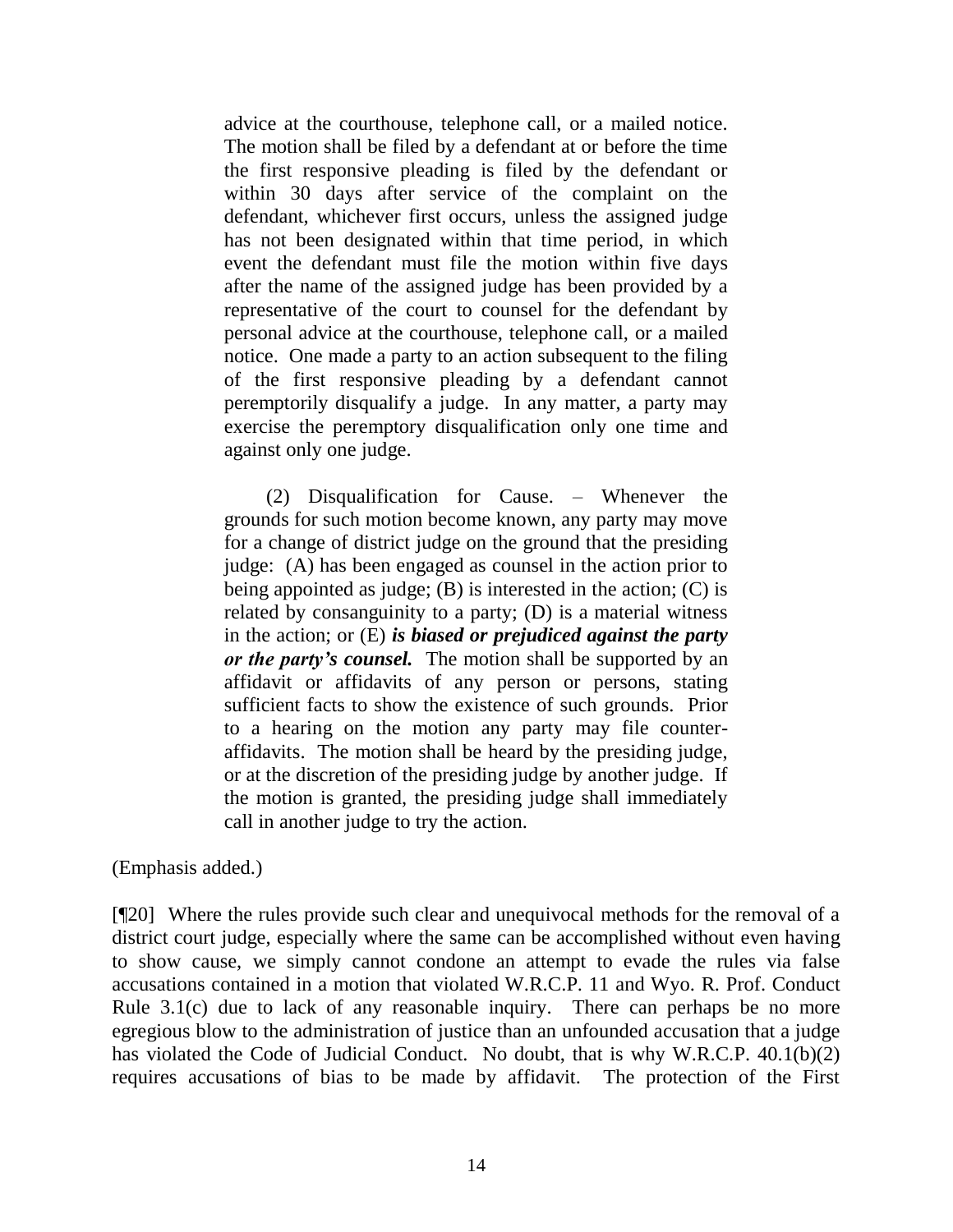Amendment does not extend so far as to sanctify reckless disregard for the truth, as even the cases cited by Respondent repeatedly tell us.

[¶21] It is uncontested that Respondent's motion also contained the rumor and personal belief accusations against Judge Arnold that alleged favoritism toward opposing counsel's law office. While the fact that those accusations were made has been shown by clear and convincing evidence, we cannot say that Petitioner has shown these statements to be beyond the protection of the First Amendment, or even that the accusations are false. In fact, the section of Petitioner's brief discussing the First Amendment contains no citation to any authority.<sup>9</sup> Without more clear guidance, we are reluctant to determine in this case how far the First Amendment goes in protecting such accusations. Consequently, we will not accept the Board's findings and conclusions as they apply to that limited issue, and will not consider any purported violation of the Rules of Professional Conduct for Attorneys at Law arising therefrom.

## **SANCTIONS**

[¶22] The recommendations of the Board in regard to sanctions were mentioned above (*see supra* ¶ 6): suspension from the practice of law for two months, compliance with Section 22 of the Disciplinary Code, and payment of a total of \$7,676.67 in costs and administrative fees. We have independently reviewed those recommendations in the context of the record, and we find them reasonable under the circumstances, even if we disregard the "rumor and belief" accusations. Respondent is an experienced attorney, having been practicing for 30 years. She has refused to acknowledge any wrongdoing in the primary matter discussed herein. There is also the lack of reasonable diligence that she conceded in the secondary matter. And finally, we cannot ignore the Order of Public Censure entered in 2005 for a violation of Rule 1.15(d) of the Wyoming Rules of Professional Conduct for Attorneys at Law.

## [¶23] **IT IS, THEREFORE, HEREBY ORDERED:**

1. That the Report and Recommendation for Discipline filed by the Board of Professional Responsibility of the Wyoming State Bar on September 19, 2008, be and it is hereby approved, confirmed, and adopted by the Court as limited above; and

2. That Sue Davidson be suspended from the practice of law for a period of two months, commencing April 21, 2009; and

3. That Sue Davidson pay to the Board of Professional Responsibility the sum of \$6,676.67 for the cost of these proceedings, plus the sum of \$1,000.00 as an administrative fee, no later than July 1, 2009.

 $\overline{a}$ <sup>9</sup> Petitioner's entire Free Speech argument is that "this case has nothing to do with Free Speech."